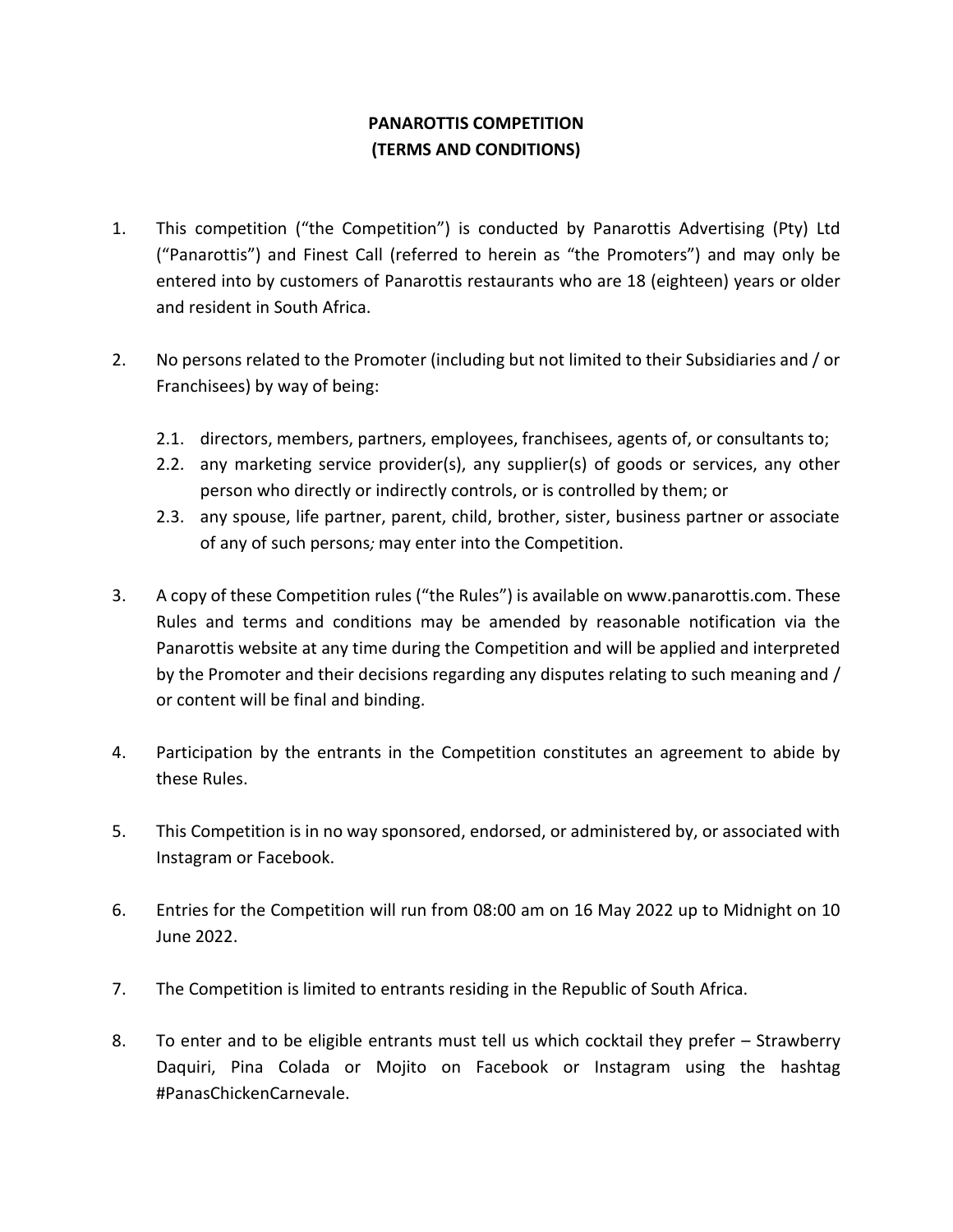- 9. The Promoter will not accept responsibility for entries that are lost, mislaid, damaged, undelivered, or delayed in transit, regardless of cause, including, but not limited to, as a result of any equipment failure, technical malfunction, systems, satellite, network, server, computer hardware or software failure of any kind.
- 10. The Promoter reserves the right to disqualify any Participant who breaches any provision of these terms and conditions.
- 11. In addition to the requirements detailed in clause 8 above, entrants will be required to register as members of Facebook [\(www.facebook.com\)](http://www.facebook.com/) and / or Instagram [\(www.instagram.com\).](http://www.instagram.com/)
- 12. 1 (one) winner will be drawn at random at the end of the competition based on their valid entry. The winner of the prize will be randomly drawn from entrants who have duly completed their entries as required in clause 7 above, after the end of the Competition period and will be notified by telephone and/or email by a Panarottis representative.
- 13. The prize will be 1 (One) stocked cocktail trolley to the value of R3000.00 (Three Thousand Rand) each and a Panarottis eGift voucher to the value of R500 (Five Hundred Rand), which will be delivered to the winner's address.
- 14. The prize will under no circumstances be handed over to a third party and will only be handed directly to the verified prize winner or at the prize winner's written instruction.
- 15. Income taxes relating to the prize, if any, are the sole responsibility of the prize winner.
- 16. Entrants may enter the Competition multiple times, this is in fact encouraged!

## 17. Processing of Personal Information and Entrant Consent

- 17.1. The entrant's privacy is very important to the Promoters, and it will use reasonable efforts in order to ensure that any information, including personal information, provided by the entrant, or which is collected from the entrant, is stored in a secure manner.
- 17.2. The entrant agrees to give (where applicable) honest, accurate and current information about the entrant to Panarottis and to maintain and update such information when necessary.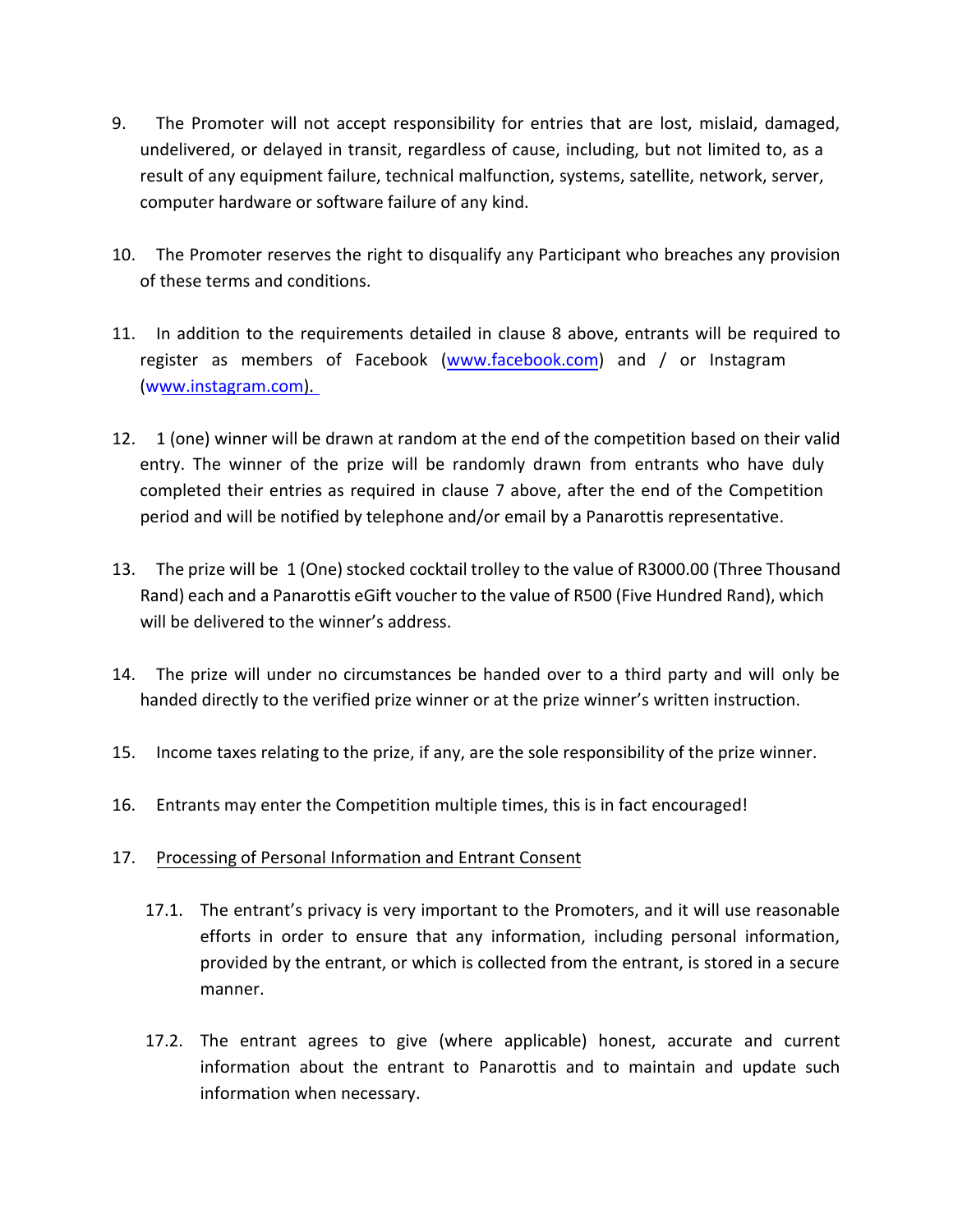- 17.3. The entrant's personal information collected by may be used for the following reasons:
	- the processing of personal information on the company's website;
	- further processing by third parties, including the fact that related parties of the company may access information on the company's website;
	- direct marketing;
	- fraud prevention; and
	- SARB and SARS reporting and the like if applicable.
- 17.4. The entrant acknowledges that any information supplied to Panarottis is voluntarily.
- 17.5. By submitting any information to Panarottis in any form the entrant further acknowledges that such conduct constitutes an unconditional, specific and voluntary consent to the processing of such information by Panarottis under any applicable law in the manner contemplated above, which consent shall, in the absence of any written objection received from the entrant, be indefinite and/or for the period otherwise required in terms of any applicable law.
- 17.6. Unless the entrant has consented, Panarottis will not sell, exchange, transfer, rent or otherwise make available any personal information about the entrant (such as name, address, email address, telephone or fax number) to other parties and the entrant indemnifies Panarottis from any unintentional disclosures of such information to unauthorized persons.
- 17.7. Should the entrant believe that Panarottis has utilised the entrant's personal information contrary to applicable law, the entrant shall first resolve any concerns with Panarottis. If the entrant is not satisfied with such process, the entrant has the right to lodge a complaint with the Information Regulator of South Africa.
- 18. The winner will be required to forward a certified copy of their Identity Document and details of their address to Panarottis Advertising (Pty) Ltd within the time period stipulated by Panarottis. Every reasonable effort will be made to contact the winner, however if the winner does not respond to the notification/s and/or provide the required documents within 3 (three) days after Panarottis has informed him or her that he / she has won the prize, failing which the winner will forfeit the prize and the Promoters will be entitled to redraw to find an alternative winner.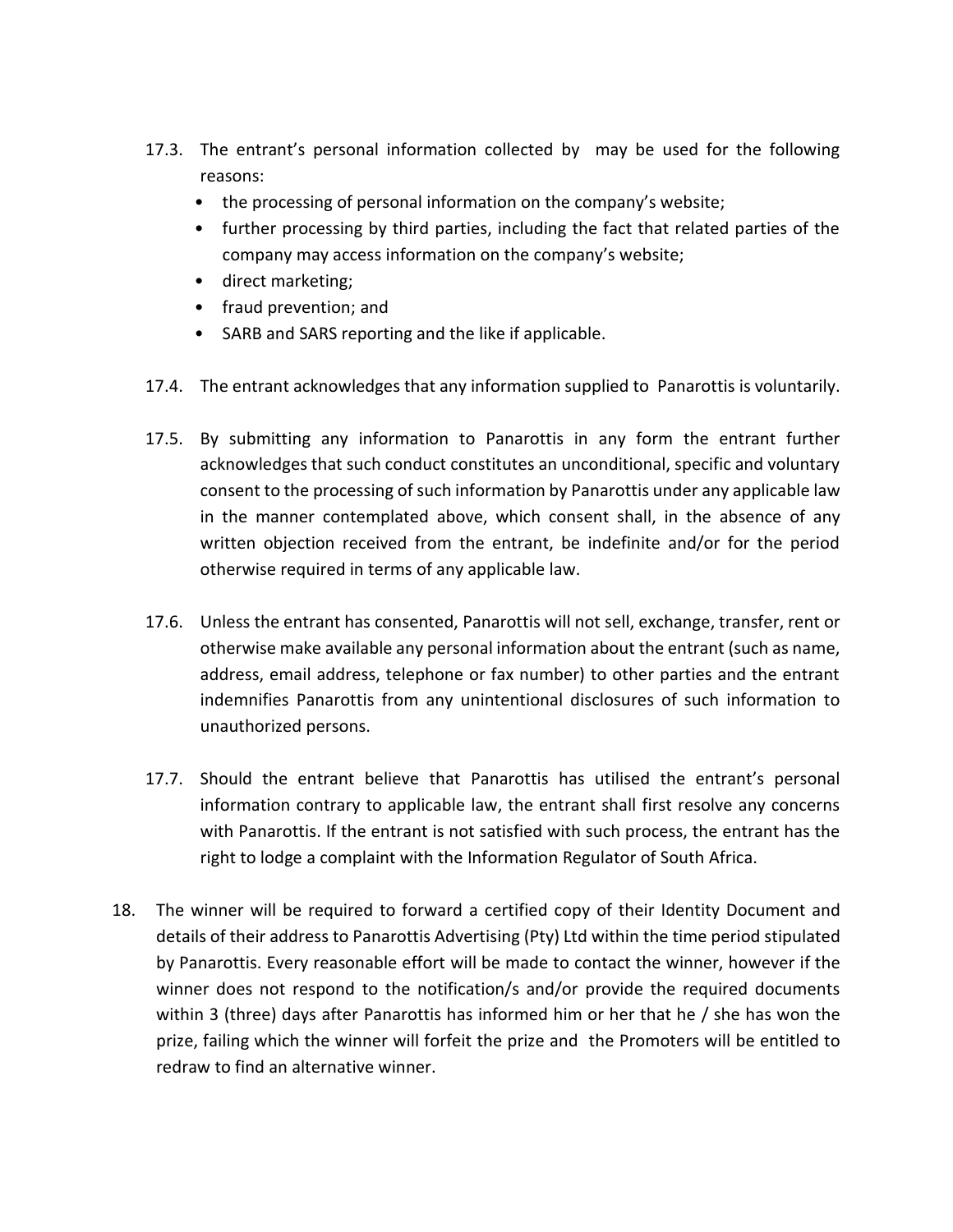- 19. The prize is not transferable or exchangeable to the maximum extent permitted in law, the Promoter and their subsidiary and holding companies are not liable for any defects in, or changes to, any part of the prize.
- 20. The Promoter may, after the winner has accepted the prize, and both before or after the winner of the Competition has been publicly announced, request that the winners permit the use of their image/s and/or name/s in their marketing material and / or participate in their marketing activities (including endorsing, promoting and / or advertising the services of, Panarottis, or any of its subsidiary or holding companies) ("the Invitation"). The winners have the right to expressly decline the Invitation in the manner stipulated in this clause. Should the winner fail to decline the Invitation by telephone, e-mail or in writing to Clare Rainey on Tel: 021 555-5100, Email: [clarer@spur.co.za,](mailto:clarer@spur.co.za) Postal address: P.O. Box 166, Century City, 7446 Cape Town, South Africa, within 5 (Five) days of being notified that they are the winners of the Competition and being expressly requested to accept or decline the Invitation in writing, then such winners shall be deemed to have accepted the Invitation and granted permission and / or agreed to participate in marketing activities in the manner set out above. All enquiries regarding the Competition should be sent to the Promoter at Clare Rainey: Tel: 021 555-5100, Email: *clarer@spur.co.za*, Postal address: P.O. Box 166, Century City, 7446 Cape Town, South Africa
- 21. To the maximum extent permitted in law, the owners of any Panarottis restaurant, Panarottis Advertising (Pty) Ltd, or any holding or subsidiary companies, or any of their respective directors, officers, managers, employees, agents, franchisees, or anyone associated with any of them, shall not incur any liability to any person for any injury, loss, claim or damage of any nature whatsoever whether direct, indirect, consequential or otherwise, as a result of (or in any way connected to) any person entering into, or arising from any cause whatsoever or howsoever arising from any person's participation in any way, in this Competition or as a result of (or in any way connected to) any prizes won there under, including any tax liability incurred by the winner as contemplated in clause 13 above (any such prizes being utilized and accepted at the sole and own risk of any winner thereof).
- 22. In the event of any act of God, strike, war, warlike operation, rebellion, riot, civil commotion, lockout, combination of workmen, interference of trade unions, suspension of labour, fire, accident, or (without regard to the foregoing enumeration) of any circumstances arising or action taken beyond or outside the reasonable control of the Promoter preventing them from the performance of any obligation to an entrant (any such event hereinafter called "Force Majeure") then the Promoter shall be relieved of all such obligations to the entrant during the period that such Force Majeure continues and shall